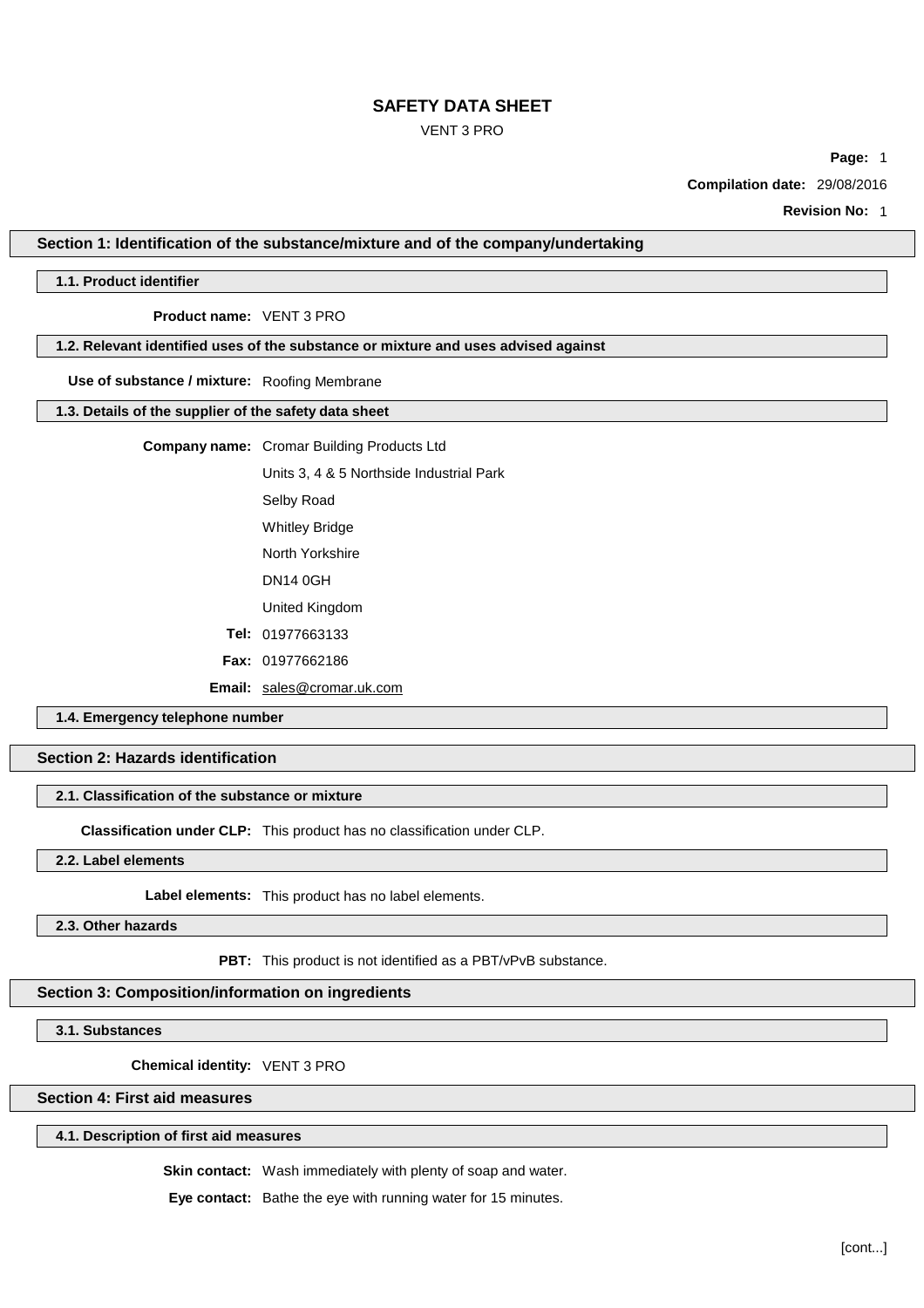### VENT 3 PRO

**Ingestion:** Wash out mouth with water.

**Inhalation:** Consult a doctor.

#### **4.2. Most important symptoms and effects, both acute and delayed**

**Skin contact:** There may be mild irritation at the site of contact.

**Eye contact:** There may be irritation and redness.

**Ingestion:** There may be irritation of the throat.

**Inhalation:** There may be irritation of the throat with a feeling of tightness in the chest.

#### **4.3. Indication of any immediate medical attention and special treatment needed**

**Immediate / special treatment:** Not applicable.

### **Section 5: Fire-fighting measures**

#### **5.1. Extinguishing media**

**Extinguishing media:** Suitable extinguishing media for the surrounding fire should be used.

### **5.2. Special hazards arising from the substance or mixture**

**Exposure hazards:** In combustion emits toxic fumes.

**5.3. Advice for fire-fighters**

**Advice for fire-fighters:** Wear self-contained breathing apparatus. Wear protective clothing to prevent contact

with skin and eyes.

## **Section 6: Accidental release measures**

#### **6.1. Personal precautions, protective equipment and emergency procedures**

**Personal precautions:** Refer to section 8 of SDS for personal protection details.

#### **6.2. Environmental precautions**

**Environmental precautions:** Do not discharge into drains or rivers.

### **6.3. Methods and material for containment and cleaning up**

**Clean-up procedures:** Pick up.

## **6.4. Reference to other sections**

# **Reference to other sections:** Refer to section 8 of SDS.

# **Section 7: Handling and storage**

**7.1. Precautions for safe handling**

**Handling requirements:** Avoid the formation or spread of dust in the air.

## **7.2. Conditions for safe storage, including any incompatibilities**

**Storage conditions:** Store in a cool, well ventilated area.

**7.3. Specific end use(s)**

**Specific end use(s):** No data available.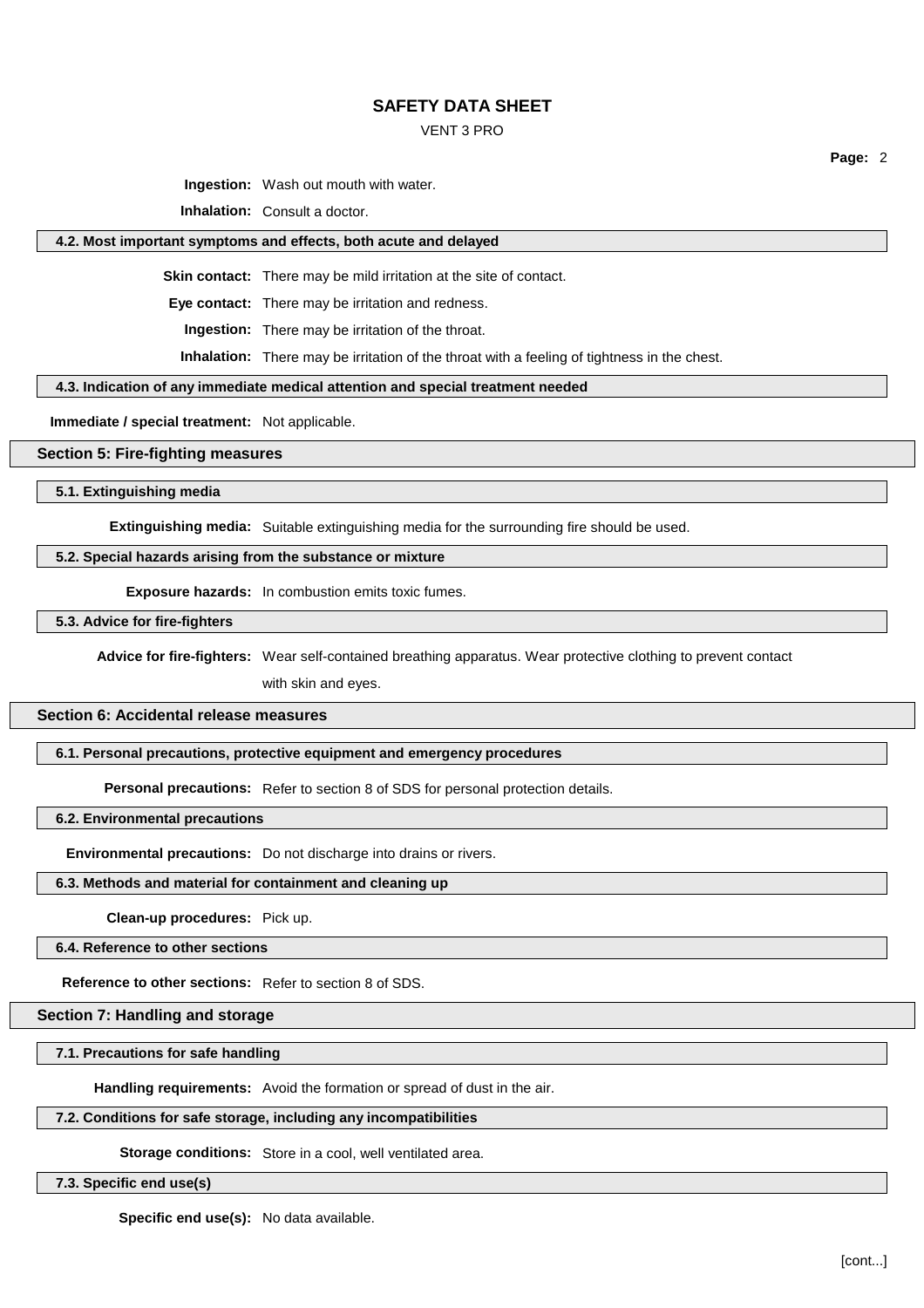## VENT 3 PRO

**Page:** 3

## **Section 8: Exposure controls/personal protection**

## **8.1. Control parameters**

**Workplace exposure limits:** No data available.

#### **DNEL/PNEC Values**

**DNEL / PNEC** No data available.

**8.2. Exposure controls**

**Respiratory protection:** Respiratory protective device with particle filter.

**Hand protection:** Protective gloves.

**Eye protection:** Safety glasses. Ensure eye bath is to hand.

**Skin protection:** Protective clothing.

# **Section 9: Physical and chemical properties**

#### **9.1. Information on basic physical and chemical properties**

| <b>State: Solid</b>                                  |                                         |                                              |                               |
|------------------------------------------------------|-----------------------------------------|----------------------------------------------|-------------------------------|
|                                                      | <b>Colour:</b> Green upper, White lower |                                              |                               |
|                                                      | <b>Odour: Odourless</b>                 |                                              |                               |
| Evaporation rate: Not applicable.                    |                                         |                                              |                               |
|                                                      | <b>Oxidising:</b> Not applicable.       |                                              |                               |
| <b>Solubility in water:</b> Insoluble                |                                         |                                              |                               |
|                                                      | <b>Viscosity:</b> Not applicable.       |                                              |                               |
| <b>Boiling point/range °C:</b> No data available.    |                                         | Melting point/range $C: 160-170$             |                               |
| <b>Flammability limits %: lower:</b> Not applicable. |                                         |                                              | <b>upper:</b> Not applicable. |
| Flash point $C: >93$                                 |                                         | Part.coeff. n-octanol/water: Not applicable. |                               |
| Autoflammability°C: Not applicable.                  |                                         | Vapour pressure: Not applicable.             |                               |
| <b>Relative density:</b> Not applicable.             |                                         |                                              | <b>pH:</b> Not applicable.    |
|                                                      | <b>VOC g/I:</b> Not applicable.         |                                              |                               |

**9.2. Other information**

**Other information:** No data available.

# **Section 10: Stability and reactivity**

**10.1. Reactivity**

**Reactivity:** Stable under recommended transport or storage conditions.

## **10.2. Chemical stability**

**Chemical stability:** Stable under normal conditions.

**10.3. Possibility of hazardous reactions**

**Hazardous reactions:** Hazardous reactions will not occur under normal transport or storage conditions.

Decomposition may occur on exposure to conditions or materials listed below.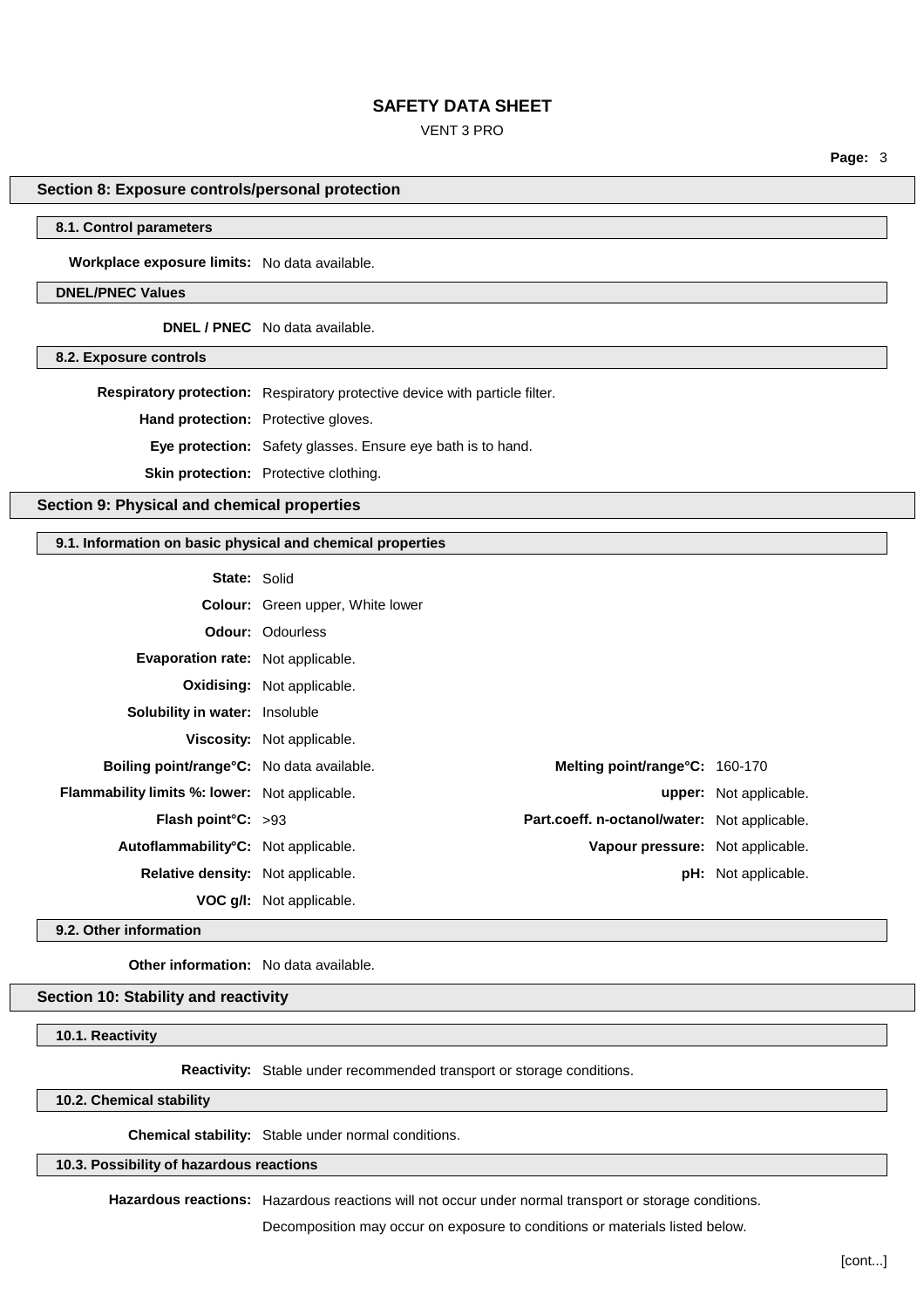## VENT 3 PRO

**Page:** 4

## **10.4. Conditions to avoid**

## **Conditions to avoid:** Heat.

## **10.5. Incompatible materials**

**Materials to avoid:** Strong oxidising agents. Strong acids.

#### **10.6. Hazardous decomposition products**

**Haz. decomp. products:** In combustion emits toxic fumes.

## **Section 11: Toxicological information**

#### **11.1. Information on toxicological effects**

**Toxicity values:** No data available.

#### **Symptoms / routes of exposure**

**Skin contact:** There may be mild irritation at the site of contact.

**Eye contact:** There may be irritation and redness.

**Ingestion:** There may be irritation of the throat.

**Inhalation:** There may be irritation of the throat with a feeling of tightness in the chest.

## **Section 12: Ecological information**

### **12.1. Toxicity**

**Ecotoxicity values:** No data available.

## **12.2. Persistence and degradability**

**Persistence and degradability:** Biodegradable.

### **12.3. Bioaccumulative potential**

**Bioaccumulative potential:** No bioaccumulation potential.

**12.4. Mobility in soil**

#### **12.5. Results of PBT and vPvB assessment**

**PBT identification:** This product is not identified as a PBT/vPvB substance.

**12.6. Other adverse effects**

**Other adverse effects:** Negligible ecotoxicity.

## **Section 13: Disposal considerations**

**13.1. Waste treatment methods**

**NB:** The user's attention is drawn to the possible existence of regional or national

regulations regarding disposal.

#### **Section 14: Transport information**

**Transport class:** This product does not require a classification for transport.